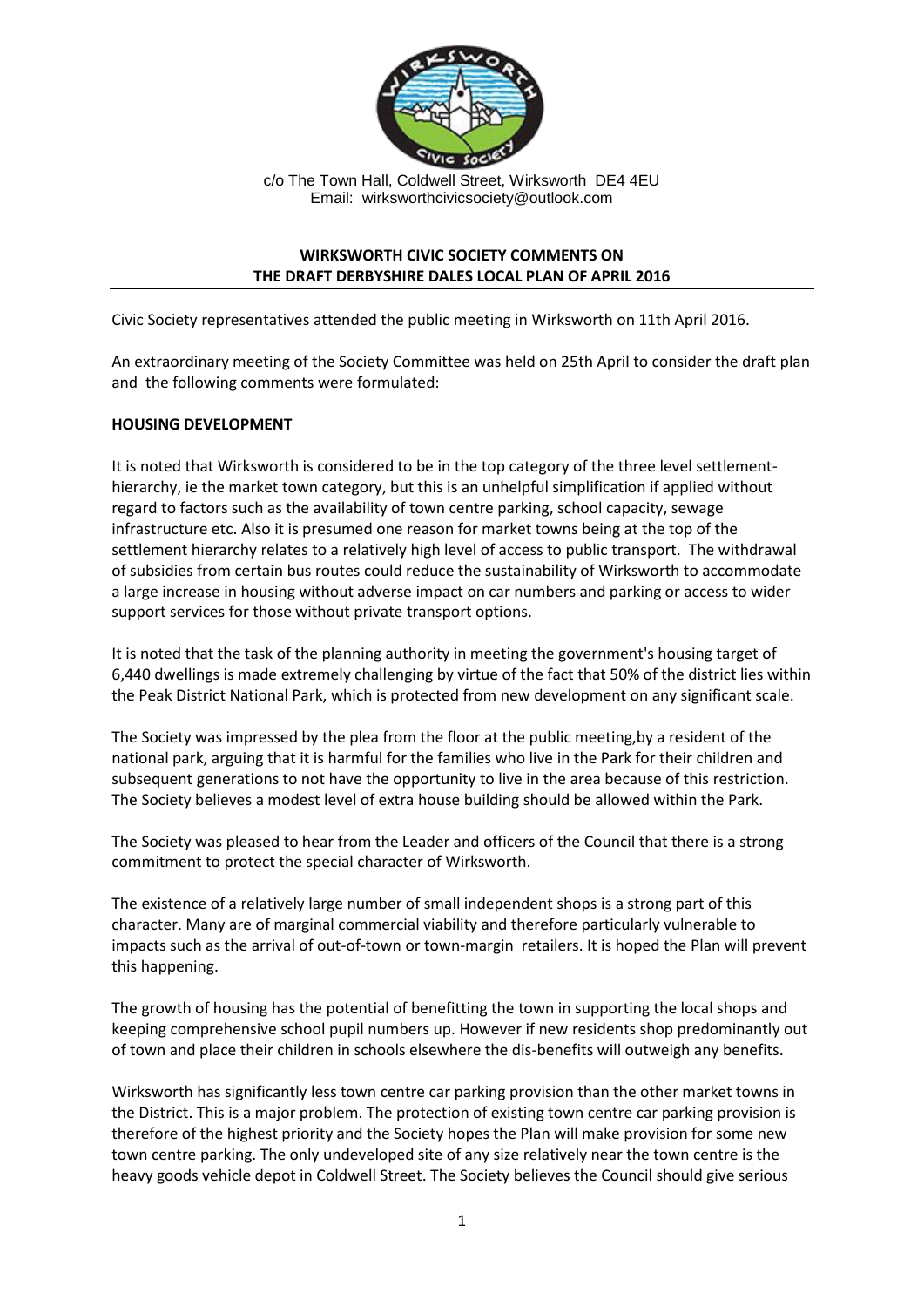consideration to zoning this for parking and helping the business find an alternative base to make this possible, over the 20 years of the Plan.

The Society notes the draft Plan identifies three principle sites for new housing.

#### MIDDLE PEAK QUARRY Ref HC2(ff)

This is a proposal new to the community and needs very careful consideration. The scale of the area identified in the draft Plan, relative to the size of the town, is such that it merits a 'master plan' of its own , with its own design code, and requires the skills of expert urban designers plus a stand alone public consultation process. It is hoped the Council will be able to negotiate successfully with the owners to secure the skills required as well as a commitment to a thorough public consultation process. It is noted that the initial housing number identified for this location is 220 but clearly with extensive remediation the 56.68ha site is capable of accommodating a significantly greater number. The Society believes that the total number should be limited by an assessment of the number which, if exceeded within the plan period, would damage the character of the town - which the Council has stated publicly it is committed to preserving.

It may be helpful to consider the ?ha site in three zones: The former Dale Quarry or Big Hole Zone, the Middleton Road Zone and the Middleton by Wirksworth Zone.

The Society noted that the owners are willing to agree to the extinguishing of their mineral planning permissions. However there are outstanding conditions on these permissions which need to be complied with - most importantly the work needed to fulfil the promise to create a park from the former Dale Quarry by land-modelling to create a relatively level surface some 30'-0" below the quarry edge, thereby creating a wind protected landscaped environment with public access.

No development should be allowed in this zone.

It is understood the Middleton Road zone will accommodate the initial 220 dwellings.

The northernmost part of the former quarry relates more to Middleton by Wirksworth than Wirksworth. Development in this area should be planned as an extension of Middleton by Wirksworth, thereby assisting in developing and underpinning community facilities in Middleton, such as a village shop.

The master plan for the whole site should provide the opportunity for some self build development.

Employment uses for some parts of the former quarry would help to meet sustainability objectives, but this may require some subsidy to make take up a reality.

Connectivity is a major issue.

The opportunity to create pedestrian links to the town centre via The Dale and Greenhill needs to be explored. There is a danger that development in the former quarry could be an enclave, separate from the town, if a pedestrian infrastructure is not put in place.

The opportunity for the creation of a new road access, other than off Middleton Road needs to be explored, possibly across Middleton Road and through the other site identified for mixed use, to the west of Cromford Road.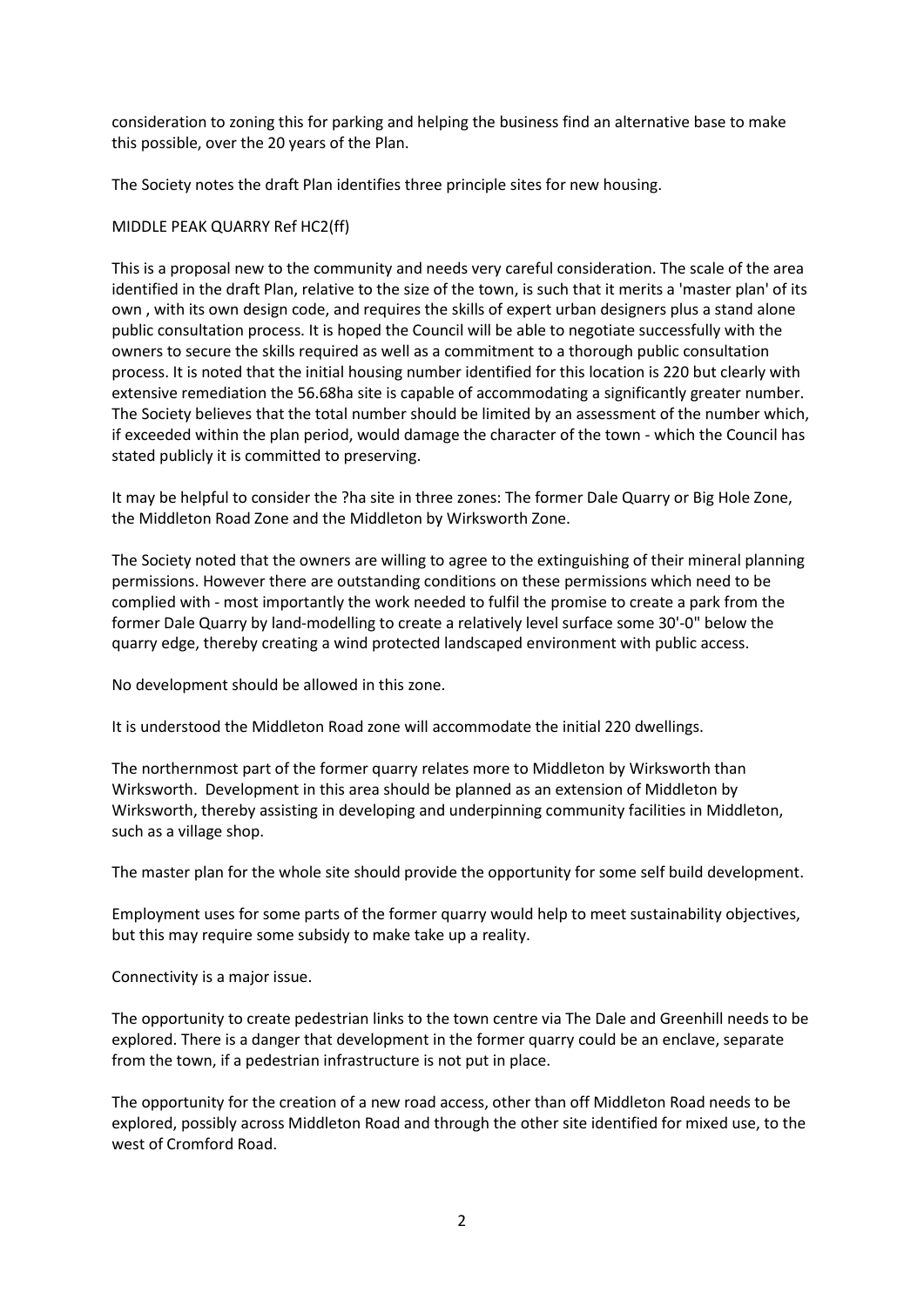The T junction of Middleton Road and Cromford Road will need remodelling but the Society would strongly oppose any proposal to create a roundabout here, which would have severe negative impacts upon the character and appearance of this entry to the town centre.

# MIDDLETON ROAD/CROMFORD ROAD Ref HC2 (ee)

The identification for part of this site to be set aside for the development of a new combined infant and junior school obviously reduces the number of dwellings which can be accommodated.

## Mixed use is supported.

The western most part of the site is a landscape of considerable historic interest and character, having narrow fields made up of combined medieval strips, with dry-stone boundary walls. It also contains evidence of lead mining activity and other industrial archaeology. Any development needs to respect this strong landscape character. The westernmost part of the site might make a good location for allotments.

## EMPLOYMENT DEVELOPMENT

The previous comments on the major housing sites include some comments on employment uses.

## PORTER LANE/CROMFORD ROAD

The Society strongly objects to the proposal to extend the existing employment site northwards, beside Cromford Road as this would visually damage the eastern entry to the town. Much better would be an extension westward, beside the new road.

#### **A MAJOR OMISSION IN THE DRAFT PLAN: THE MEADOWS**

It is understood that the County Council's recent policy decision to remove protection of The Meadows as a 'notified site' for the development of a new combined infant school came too late for the draft plan to include a new policy for the site. This needs correction.

The Meadows may be thought of as a random piece of land which by chance has not been built on. But this is not true. In fact it has been protected from development quite deliberately as a result of the far sightedness of a member of the family who still own it, because that person wished to retain the open aspect of views from his home, which faced onto it.

It remains a 'lung' of open land between the old town and the housing estates built in the 1960s 70s and 80s.

As such it is much valued by the community and particularly by the many who use the footpaths which cross it.

The view of the old town which can be enjoyed across the open land from its south-west corner, centred on the medieval tower of the parish church, is outstanding and unique.

Appreciation of the antiquity of Wirksworth is assisted by the old town having retained a sharp edge around its eastern, northern and western boundaries. This quality is nowhere better demonstrated than at The Meadows, the open nature of which allows a view of the edge of the medieval borough, retained archaeologically in the rear walls of the medieval burgage plots which ran east - west down